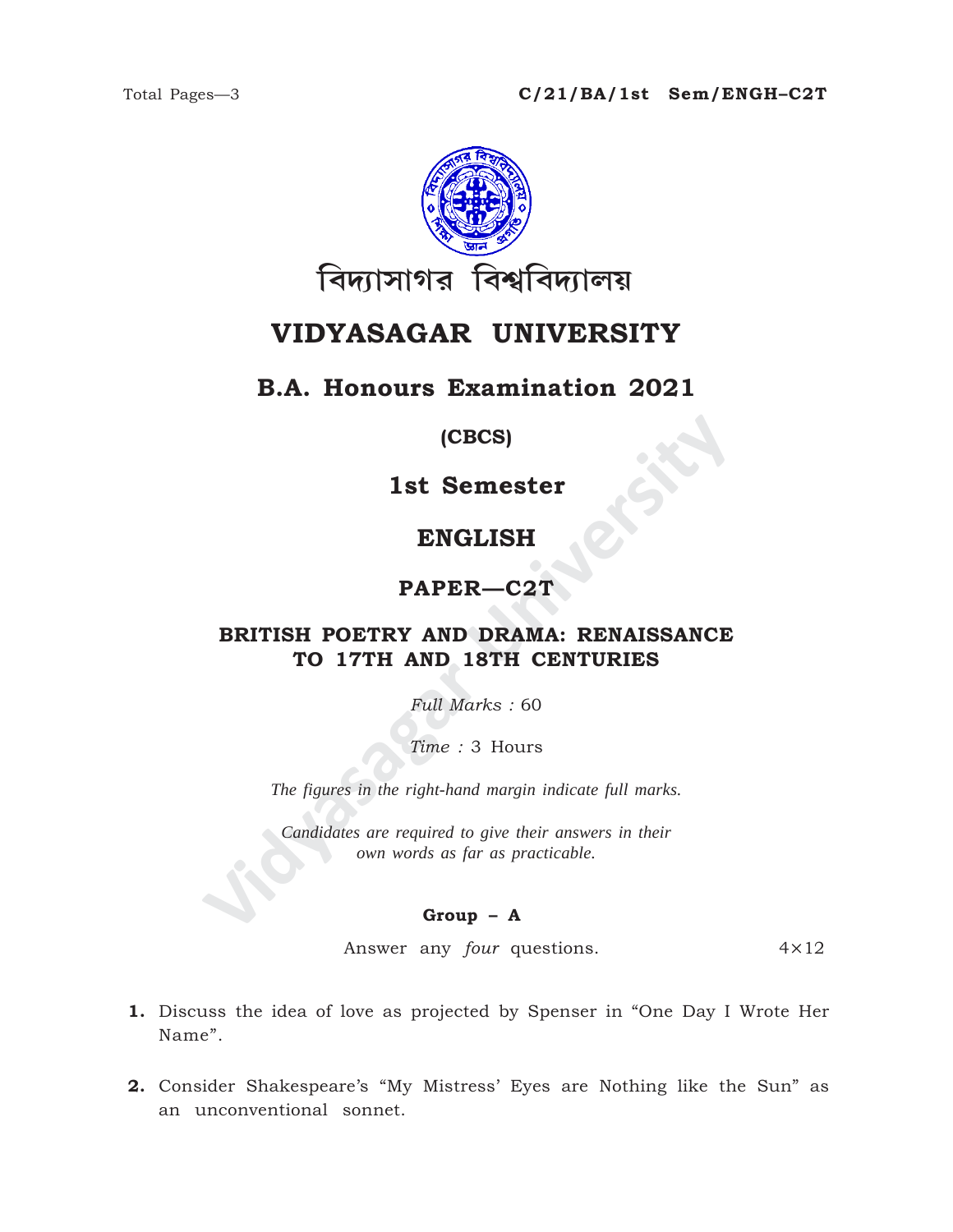- **3.** Write an essay on the metaphysical features in John Donne's "The Good Morrow".
- **4.** Write a note on the character of Satan as presented in *Paradise Lost* Book I.
- **5.** What picture of eighteenth century society in England do you find in Pope's *The Rape of the Lock* Canto I ?
- **6.** Write an essay on the use of supernatural element in Shakespeare's *Macbeth*.
- **7.** What purpose does the Porter Scene serve in Macbeth ?
- **8.** Write short notes on any *two* of the following : Anti-Hero, Blank-Verse, Three Unities, ballad.

#### **Group – B**

Answer any *six* questions. 6×2

- **9.** Why are the "baser things" destined to die in dust ?
- Examples the Porter Scene serve in Macbeth?<br> **Examples 1:** Short notes on any *two* of the following :<br>
Hero, Blank-Verse, Three Unities, ballad.<br> **Group B**<br>
Answer any *six* questions.<br>
are the "baser things" destined t **10.** "My mistress, when she walks, treads on the ground ...". What does the poet suggest in the line ?
- **11.** Explain the phrase "waking souls" in the poem "The Good Morrow".
- **12.** What is *Pandemonium* ?
- **13.** "Slight is the subject" describe the subject after Pope.
- **14.** Explain the phrase "milk of human kindness" in *Macbeth*.
- **15.** What prophesies do the three witches make about Banquo ?

C/21/BA/1st Sem/ENGH–C2T